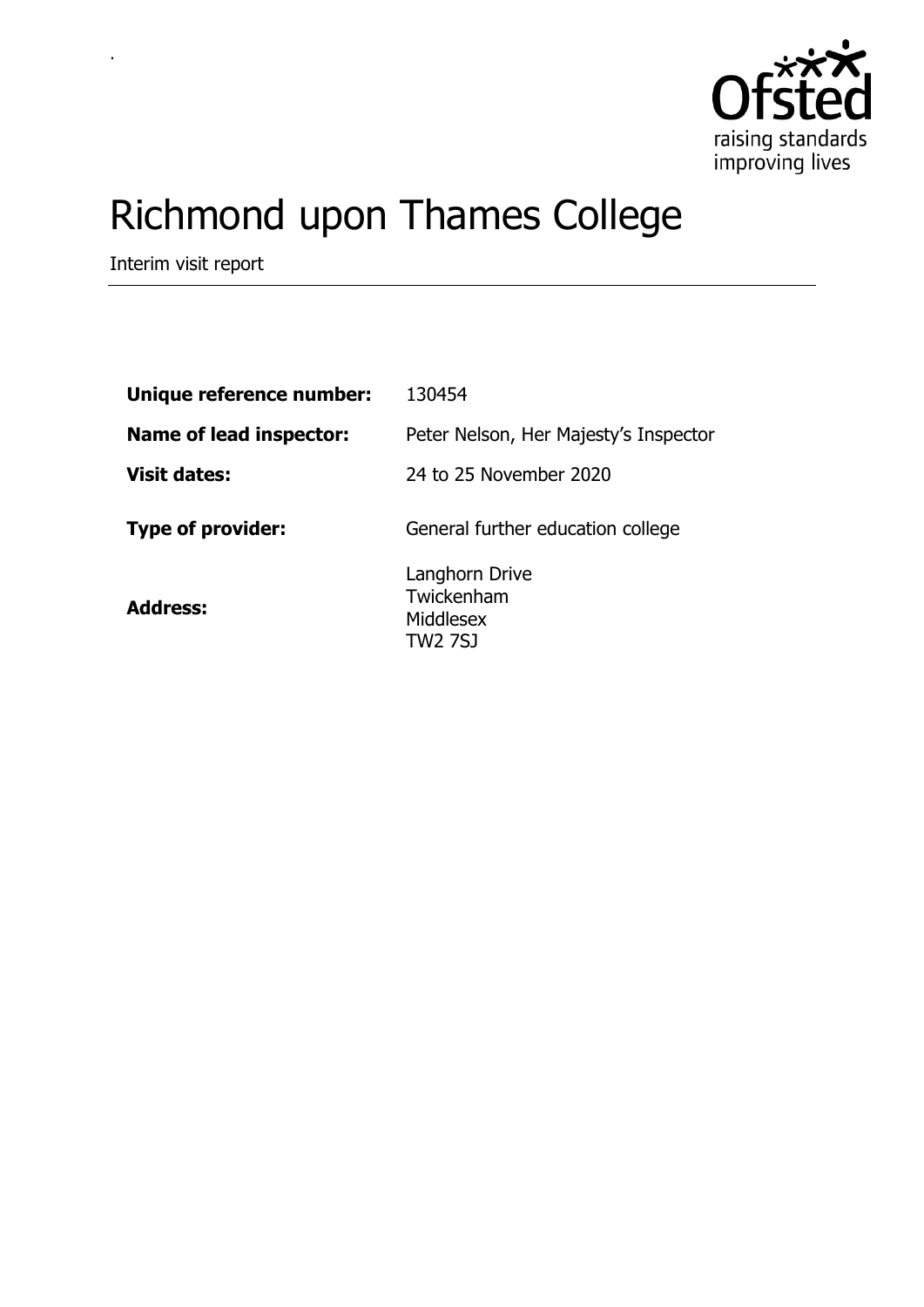

# **Interim visit**

## **Context and focus of visit**

On 17 March 2020, all routine inspections were suspended due to the COVID-19 (coronavirus) pandemic. As part of our phased return to routine inspections, we are carrying out '[interim visits](https://www.gov.uk/guidance/interim-phase-further-education-and-skills-providers#interim-visits)' to further education and skills providers. Interim visits are to help learners, parents, employers and government understand how providers are meeting the needs of students and apprentices in this period, including learners with high needs and those with special educational needs and/or disabilities.

The focus of these visits is on the themes set out below and the findings are based on discussions with leaders, managers, staff and learners.

Following changes to government guidance and the imposition of COVID-19 lockdown restrictions, we made this visit remotely to reduce pressure on the provider.

### **Information about the provider**

Richmond upon Thames College is a general further education college based in the London Borough of Richmond. The college offers a range of academic and vocational courses. The vast majority of students study vocational routes through 16 to 19 study programmes. The college also offers adult programmes, apprenticeships and discrete programmes to students in receipt of high-needs funding.

The college attracts students from a wide geographical area. Hounslow is the most popular borough for recruitment. At the time of the visit, the college provided education and training to 2,105 students aged 16 to 18, 351 adults and 120 apprentices.

#### **What actions are leaders taking to ensure that they provide an appropriate curriculum that responds to the reasonable needs of learners and stakeholders and adapts to changed circumstances?**

Around the time of the original COVID-19 restrictions, staff had just started the process of moving in to a newly-constructed building. Staff were able to use this period to complete the move to the new accommodation. They implemented appropriate risk assessment and safety measures, so that more vulnerable students could continue attending the college in person, while the teaching for most students moved online.

Managers have issued around 250 laptops to support those students who would otherwise be unable to study online. Staff have received support and training to help them develop their online teaching skills. This has helped them become increasingly confident to teach using online learning techniques.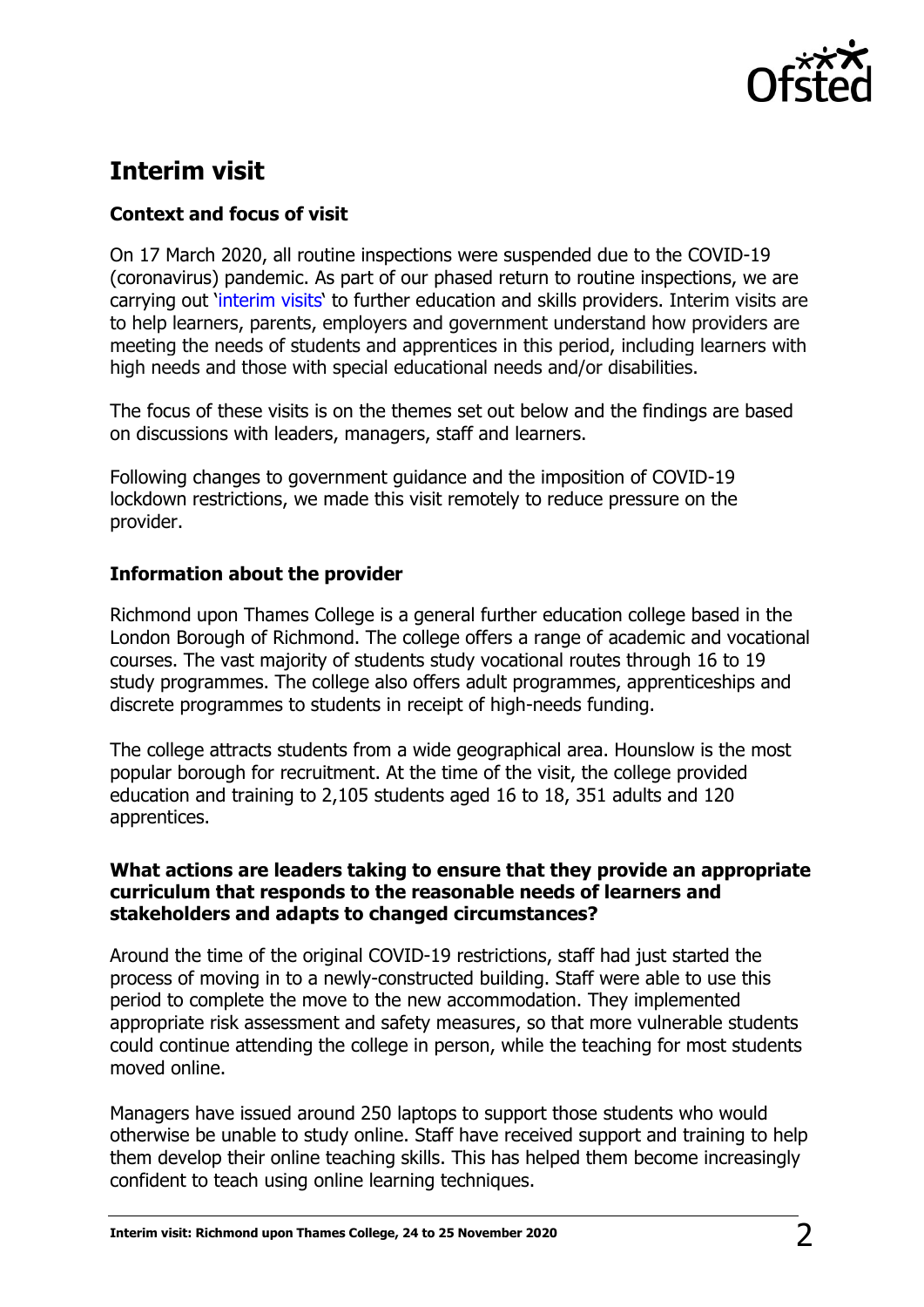

Staff from local partner organisations, including employers, the university and the local chamber of commerce speak positively about how helpful staff at the college have been during the restrictions. For example, staff at the college supported a group of engineering apprentices who were made redundant due to COVID-19. They helped them find alternative employment, or secure a place at university, so they could continue with their careers. Managers also responded to a request from the Engineering Construction Industry Training Board to develop and launch a new design and drafting course which commenced in September.

Leaders and managers have maintained a constructive partnership with managers from another further education college. This has enabled staff to discuss appropriate and effective contingency measures, in response to COVID-19 restrictions.

The COVID-19 restrictions have not adversely affected enrolment numbers for the current academic year. The proportion of students aged 16 to 19 has increased significantly this year, particularly on A-level programmes. Managers have also introduced a range of new courses in response to local demand. For example, they have set up a series of two-week employability courses, in partnership with the local job centre, in response to an increase in unemployment locally.

#### **What steps are leaders, managers and staff taking to ensure that the approaches used for building knowledge and skills are appropriate to meet the reasonable needs of learners?**

Prior to the COVID-19 restrictions, curriculum leaders worked to adapt courses, so teaching could move online during the restrictions. In June 2020, leaders reopened the college so that many students, particularly those on practical and skill-based programmes, could return to college to complete practical skills elements and assessments. Since June, teachers have combined online and face-to-face teaching. Around half the students attend the college at any one time, while others work remotely.

Many teachers have changed how they assess learners and the frequency of that assessment, so they can gain a clear understanding of any gaps in learners' knowledge or development, taking action where necessary. For example, many sports students lost physical fitness during the restrictions. Teachers have adapted the programme to help students regain their fitness. Similarly, accountancy students have attended intensive workshops at college to catch up with course components that were difficult to teach online.

Many apprentices have been particularly affected over the past few months, primarily due to being furloughed. As a result, assessors were unable to carry out any workbased assessment. Assessors have had to find alternative ways of supporting apprentices. For example, in business administration, they have established a peer support network between apprentices to maintain morale, and assist apprentices get back on track.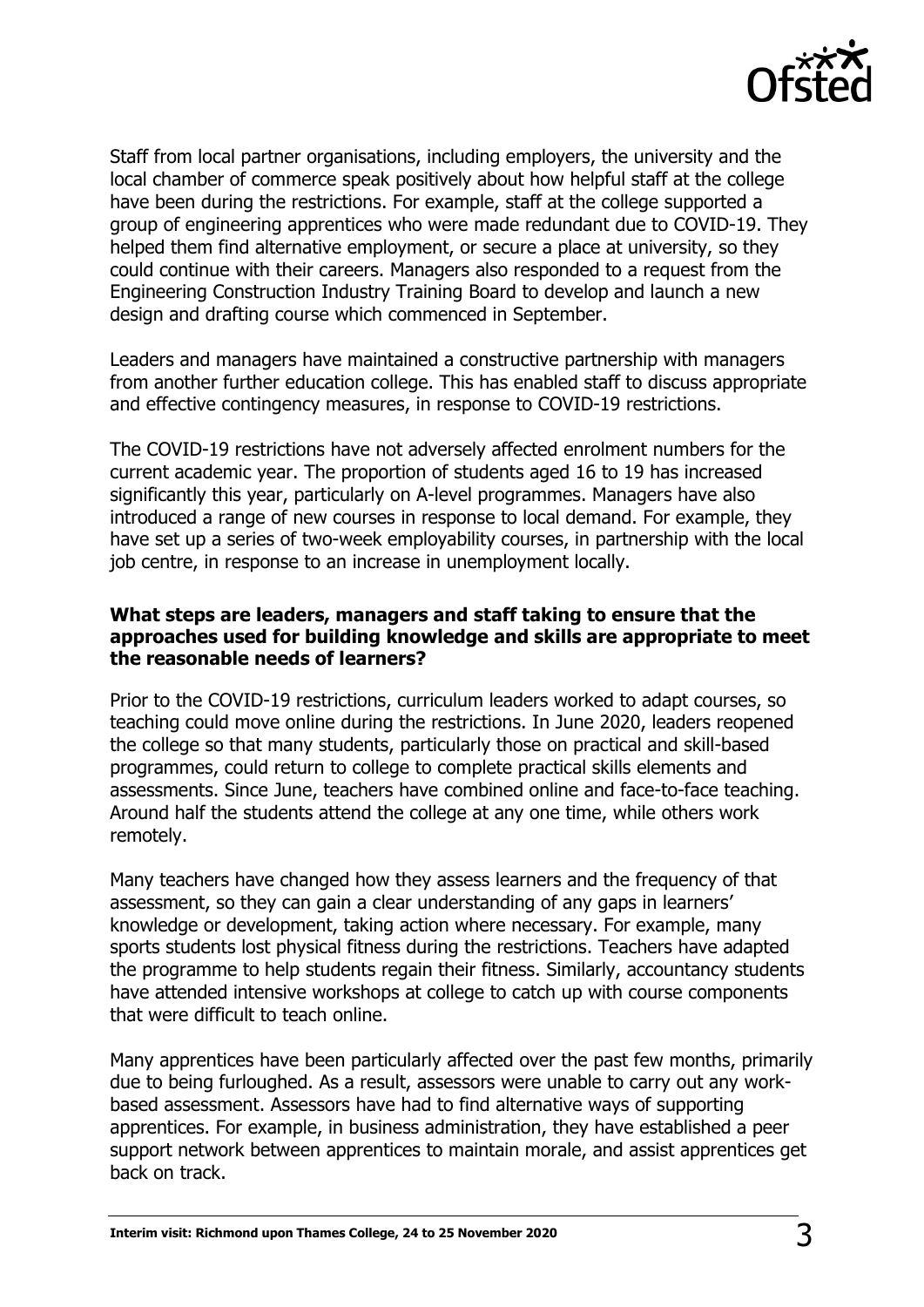

Teachers and students recognise some of the benefits of the current mix of online and face-to-face teaching. For example, due to smaller class sizes, teachers state that behaviour has improved, and that students make quicker progress as they receive more support. Students feel that teachers support them particularly well, both in lessons and online.

#### **How are leaders ensuring that learners are safe and well informed about potential risks, including from online sources?**

Leaders have placed a strong emphasis on initiatives to promote the well-being and safety of staff and students during the restrictions. They have compiled additional guidance on safety and welfare, which they issued to staff, students and parents. This guidance carefully explains the social distancing and hygiene measures for those working at the college. It also outlines additional safety considerations associated with teaching and learning online.

Staff make frequent contact with students to check on their emotional well-being. Managers provide additional counselling and support services for those students who experience increased levels of anxiety. Leaders have recently appointed additional emotional well-being tutors as part of the college's membership of the mental health trailblazer.

Leaders have arranged events for staff, including a well-being day. They have also provided training and workshops, including how to maintain positive mental health, safe working from home, mindfulness and yoga.

Learners feel safe around the campus, and when working online. They know who to contact if they have any concerns about their welfare or safety.